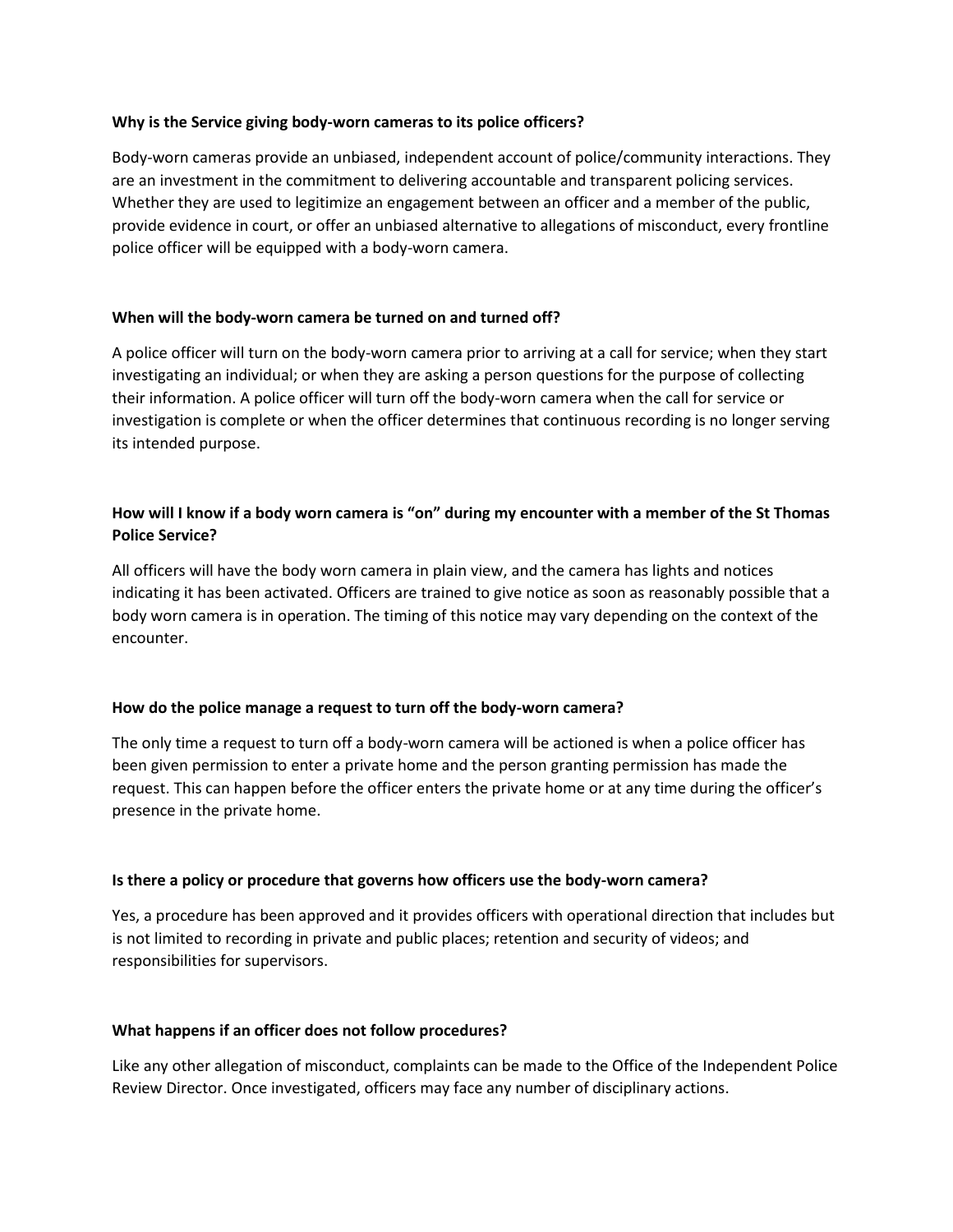#### **How long will the body-worn camera data be stored?**

Some retention periods are governed by legal requirements. The body-worn camera data will be stored according to the set retention times automatically allocated for the call types and categorization.

#### **Where will the body-worn camera data be stored?**

The body-worn camera data will be stored in a Canadian-based cloud system. This means data stored in the cloud will remain in Canada. As part of the procurement process, a Privacy Impact Assessment was completed by the St. Thomas Police Service and shared with the Information & Privacy Commissioner.

#### **How will the data from the body-worn cameras be downloaded?**

At the end of every shift, a police officer will take their body-worn camera and dock it at one of the porting stations in the police station. Once docked, the data will automatically be uploaded to the cloud.

## **Who will be able to access the body-worn camera data?**

Recorded data cannot be altered or deleted at any time. It can be viewed in real-time by the recording officer on their Connected Officer device. It can also be viewed by the officer and their supervisor once it has been uploaded to the cloud.

## **Who is permitted to edit the body-worn camera data?**

Only certain staff will be permitted to edit/vet the body-worn camera data, as per Service procedures covering video recordings. The original, unedited version will always be available.

## **What provisions will exist to vet/edit any recording prior to disclosure in court?**

All body-worn camera data will be considered as part of the standard process for disclosure as dictated by *R v Stinchcombe*, meaning body-worn camera data will be part of the full and fair disclosure the Crown Attorney is obligated to provide to defense.

## **What is the Service's policy on officers having the opportunity to watch the video before making notes?**

An officer will make their notes in compliance with standard operating procedures. If, after reviewing the video, an addition to the notes is needed, an addendum can be done that includes a reference to the review of body-worn camera footage.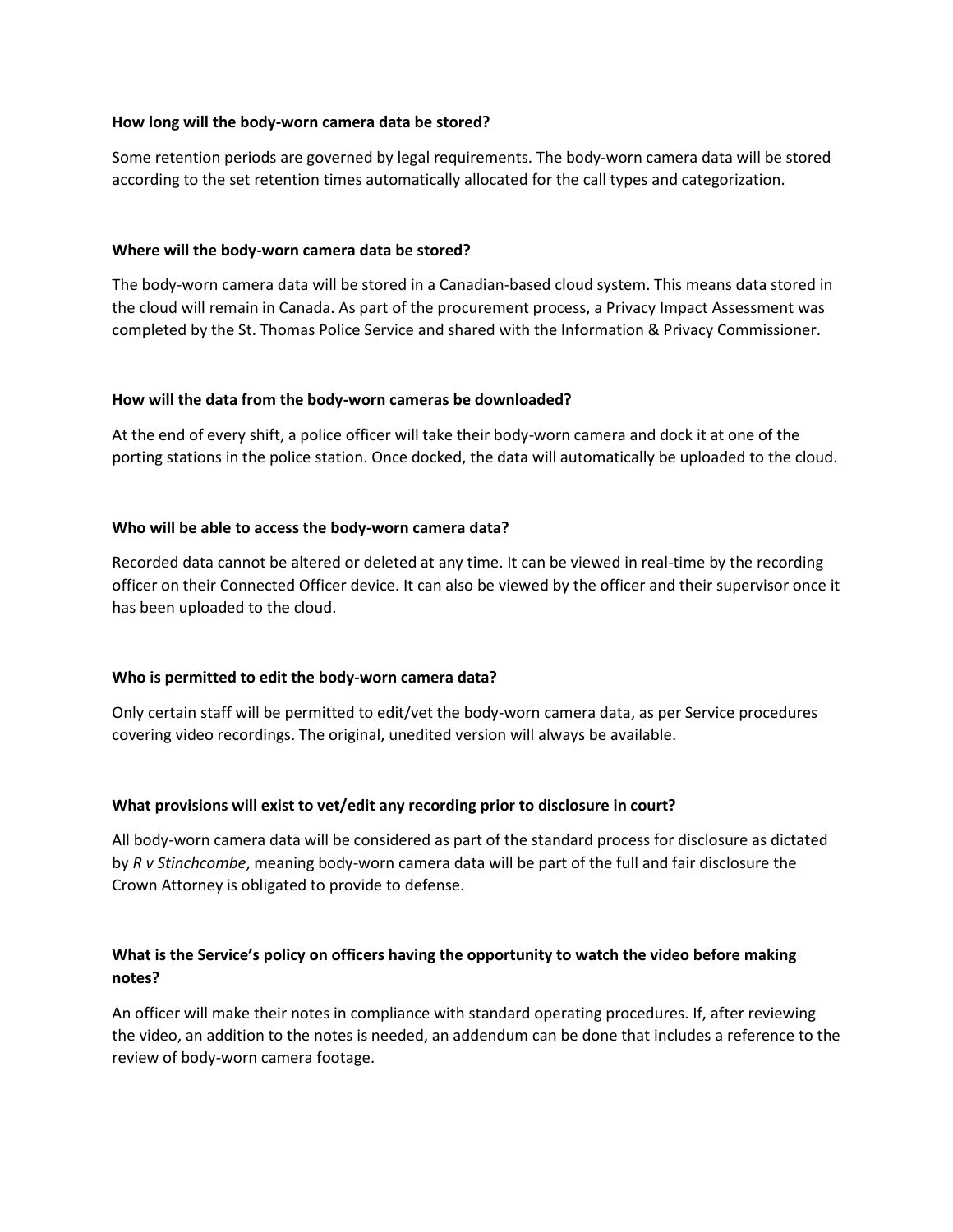## **What is the battery life of the body-worn camera?**

The battery in a body-worn camera will last an entire 12-hour shift.

#### **Does the technology have voice-to-text capabilities?**

Yes, the technology does have transcription capabilities.

#### **Does the technology have facial recognition?**

No. The technology does not automatically identify individuals using facial recognition, or compare images to any database.

#### **What are the long term health risks associated to wearing a body-worn camera?**

The health impacts of wearing a body-worn camera are similar to carrying any cellular device. There are no studies that show a direct link between wearing a body-worn camera and health impacts.

#### **How do the police manage the privacy interests of a complainant or victim of crime?**

The Body-Worn Camera Working Group has been working closely with the Information & Privacy Commissioner of Ontario on various issues of privacy. Police officers are trained on how to manage situations that may be sensitive in nature. Appropriate vetting and editing of body-worn camera data will be done for disclosure purposes, as required.

# **How do the police manage the initial contact with a victim, patient, uninvolved staff or other member of the public?**

Officers will be trained to be aware of interactions with the public that may be sensitive in nature, such as when children are present, during a sexual assault or domestic violence investigation, or when a person is in a state of undress. Body-worn cameras will typically not be used in hospitals, places of worship, schools, etc. Recording in private locations is only permitted in exigent circumstances.

#### **What safeguards are in place to ensure the privacy rights of people who have been recorded?**

The St. Thomas Police Service has taken significant steps to ensure the security of the video once recorded. These include, but are not limited to:

- recordings are encrypted when captured
- recordings cannot be edited, altered, or deleted from the camera